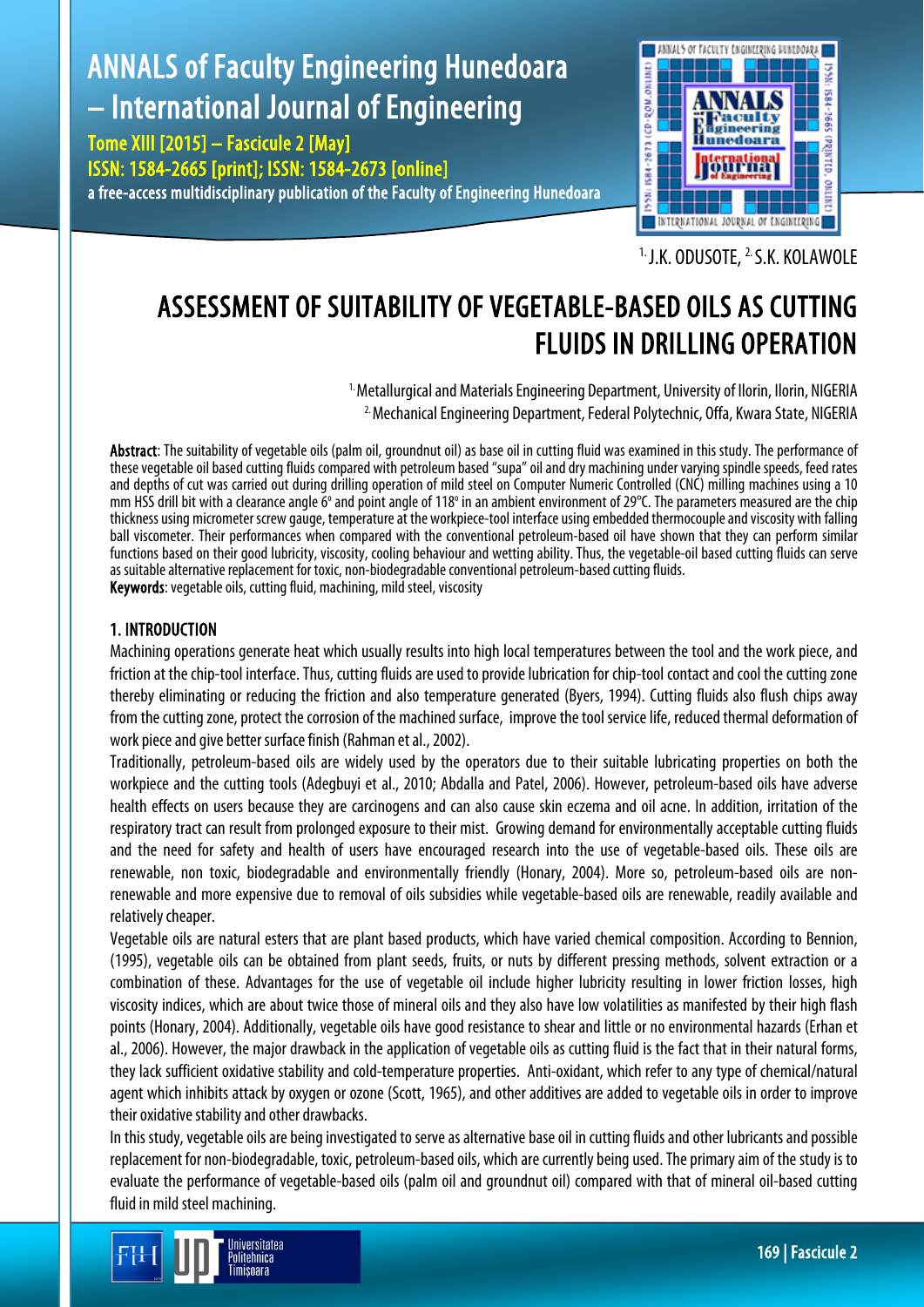### 2. MATERIALS AND METHOD

## 2.1. Materials

The materials used for this study include:

- 1. SGHI-8890 CNC milling machine of maximum speed of 12000 rpm and 15 kW drive motor
- 2. Cutting tool  $-10$  mm HSS drill bit with a clearance angle 6 $\degree$  and point angle of 118 $\degree$
- 3. MS6500 K-Type digital thermocouple
- 4. Micro-meter screw gauge
- 5. Digital weighing balance
- 6. Ball viscosimeter
- 7. Mild steel plates of approximately 90 mm x 75 mm x15 mm in size

#### 2.2. Preparation of the vegetable oil-based cutting fluids

Ground nut (Arachis hypogaea) and palm (Elaeis guineensis) oils were purchased in a local market within Ilorin metropolis and were then sieved to remove any foreign particles or dirt. 60 ml each of the oils were put in separate beakers, lightly heatedon the burner to about 55°C and stirred to ensure thorough mixing with the additives added. The oil additives were emulsifier (9% Sodium Petroleum Sulphonate); anticorrosive (6% synthetic ester); bactericide (5% derivative of triazine, C<sub>3</sub>H<sub>3</sub>N<sub>3</sub>); and, antioxidant (2% lemon extract). The performances of the vegetable-based oils are compared with that of petroleum-based cutting fluid with trade name "supa oil". The additives were mixed in the proportion shown in Table 1.

| Table 1: Constituents of the cutting fluids. |  |
|----------------------------------------------|--|
|----------------------------------------------|--|

| <b>Cutting Fluids</b> | $\sim$<br>% Base ( | dditives<br>0/ | <b>Water</b><br>0/2 | (9/6) |
|-----------------------|--------------------|----------------|---------------------|-------|
| Groundnut oil         |                    | --             | 60                  | 100   |
| Palm oil              | 1 ດ                | --             | 60                  | 100   |

The emulsifier was added to prevent separation of water from oil, while the bactericide and anticorrosive were to impede action of biodegradable organism and act to prevent corrosion, respectively. The mixing was carried out at an elevated temperature of 55°C. The surfactant mixture was left in the laboratory for 3 days to allow time for optimum and desired assortment.

#### 2.3. Chemical Composition of the Work piece

The chemical composition analysis of the steel sample was carried out using an optical electron spectrometer (OES). The results obtained are presented in Table 2.

| <b>Element</b> | $\%$ composition $^{\circ}$ | <b>Element</b> | % composition | <b>Element</b> | % composition |
|----------------|-----------------------------|----------------|---------------|----------------|---------------|
|                | 0.2422                      |                | 0.0049        |                | 0.0104        |
|                | 0.2020                      | Mn             | 0.7374        | Mo             | 0.0011        |
|                | 0.0108                      | Ni             | 0.1067        |                | 0.0006        |
|                | 0.0065                      | ⊾∪             | 0.0002        | LΗ             | 0.0013        |
| 7 I J          | 0.0005                      | ΑI             | 0.0013        |                | 0.0033        |
| ווכ            | 0.0022                      | Pb             | 0.0005        |                | 97.6824       |

Table 2: The chemical composition of the mild steel sample

#### 2.4. Drilling of the mild steel samples

Drilling of the steel samples was carried out on 4 Computer Numeric Controlled (CNC) milling machines using a 10 mm HSS drill bit with a clearance angle 6° and point angle of 118° in an ambient environment of 29°C. Palm oil- and groundnut oil-based cutting fluids, petroleum-based (supa oil) were used as cutting fluids on three of the CNC machines, while dry machining was carried out on the fourth machine. 5 specimens were machined on each of the CNC machine. Each of the steel samples was mounted on the machine and drilled through thickness of 5mm, 10mm and then 15mm. The cutting fluids were applied through a double hose by flooding means. Timing was done using the stop watch where each cutting took 2.35 minutes, 4.22 minutes and 6.37 minutes for 5mm, 10mm and 15mm depth, respectively.

Temperature of each steel sample was taken during drilling with the aid of a Ktype thermocouple embedded through a notched hole on the work piece side as shown in Figure 1. The thermocouple probes were located at depths 3mm, 8mm, and 12mm, respectively from the top of the workpiece. The distance between the thermocouple wire and the drilled hole was approximately 1.25 mm to prevent rubbing action between drill bit and the probes. The temperature of the workpieces were first measured on all the machines at a constant spindle speed of 95rev/min and feed rate of 0.25mm/rev with an embedded. Later the spindle speeds were varied. For chip thickness



Figure 1: The drilling operation on CNC milling machine with an embedded thermocouple

determination, machine speeds of 95rev/min and 160rev/min were used while the feed rate was kept at 0.25mm/rev.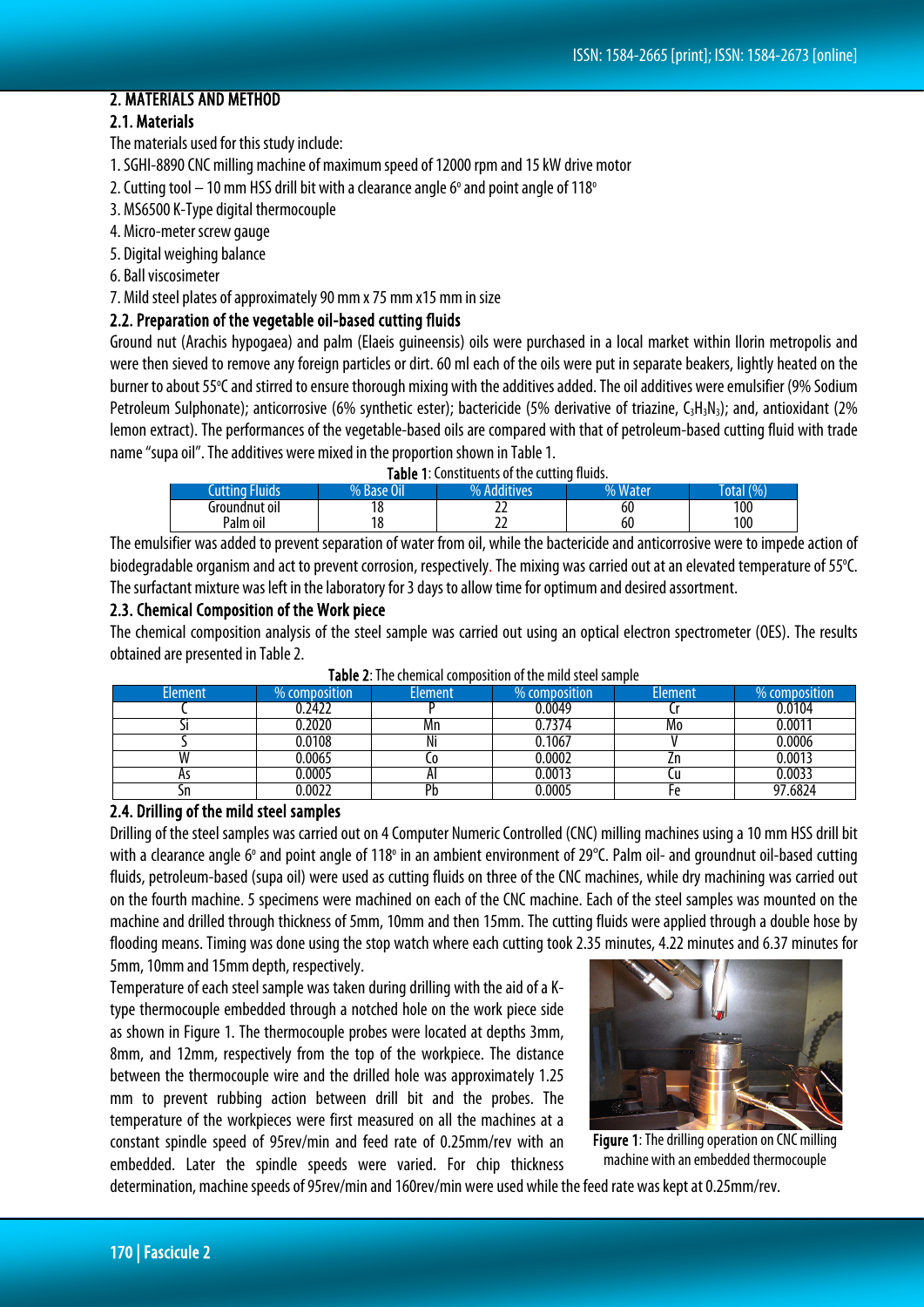Chip thickness was also measured immediately after drilling through the entire thickness using a micrometer screw gauge. The results are presented in Figure 3.

#### 2.5. Determination of viscosity

Viscosity measures the fluid property which prevents it from flowing when subjected to an applied force. Fluid temperature was varied between 20°C and 50°C using conditioned and controlled environments at 5°C intervals using falling ball viscometer (Figure 2). The relationship and behaviour of different cutting fluids were examined using the mathematical expression [20]:



Figure 2. Viscosity measurements with falling ball viscometer

$$
\eta = t \left( \rho_1 - \rho_2 \right) k \tag{1}
$$

where, η is the dynamic viscosity (Pa. S or Poise),  $\rho_1 =$  ball density (g/cm<sup>3</sup>),  $\rho_2 =$  fluid density (g/cm<sup>3</sup>), t = fall time of ball between the two marks of tube and k is the ball constant.

A value of 0.13 Pa cm<sup>3</sup>/g was used for k (Oliveira and Alves, 2006).

Densities of individual cutting fluids were determined using the mass/volume ratio after weighing and measuring. The results of variation of the various fluids' viscosities with surface temperature of the mild steel samples are presented in Figure 4.

#### 3. RESULTS AND DISCUSSIONS

The temperature variation with depth of cut is given in Table 3, where it was revealed that the temperature increased gradually with depth of cut. The average temperature at the tool-workpieces interface increased with increased depth of cut for all the cutting fluids as well as dry machining. The results also showed that highest tool-workpiece interface temperature was constantly obtained during dry machining. This is possibly due to high friction between the tool and the workpiece. Hassan et al. (2006) submitted that the contact pressures between devices in close proximity and moving relative to each other are usually sufficient to cause surface wearing, frictions and generation of excessive heat without protector. These friction, wear and excessive heat have to be controlled by a process or technique called lubrication (Hassan et al. 2006).

Table 3 also reveals that the petroleum-based cutting fluid (supa oil) gave the least average temperature value as the depth of cut increases. However, due to its poor biodegradability (Salete and Oliveira, 2008) negative effects on the environment such as surface water and groundwater contamination, air pollution, soil contamination and consequently, agricultural product and food contamination including health of operators (Birova et al. 2002), groundnut oil with very close average value would be highly recommended. Wood (2005) revealed that groundnut oils compete favourably well and perform even better than the petroleumbased cutting fluids in the area of heat dissipation. He discovered that percentage specific heat capacity was about 105% as compared with mineral oil based of only about 88%. Specific heat capacities are direct functions of wettabilities (Xavior and Adithan, 2009) In addition, low viscosity of the groundnut oil (Figure 4) also suggests that they have capability of spreading more readily than other fluids. Cutting fluids are essentially applied to reduce heat generated by the tool and workpiece in order to improve the service life of the tool and also not to alter the microstructure of the workpiece. Hence groundnut oil has a potential to replace the mineral oil in metalworking processes.

| Depth of cut (mm)   | Temperature (°C) |          |          |               |
|---------------------|------------------|----------|----------|---------------|
| Vegetable-based oil | Groundnut oil    | Palm oil | supa oil | Drv Machining |
|                     | 72.58            | 76.08    | 70.78    | 97.42         |
| 10                  | 76.14            | 86.00    | 73.44    | 102.44        |
|                     | 78.98            | 89.24    | 76.66    | 109.96        |

Table 3: Effect of depth of cut on the surface temperature of mild steel at constant feed rate of 0.25 mm/rev and spindle speed of 95 rev/min.

The variation between the chip thickness and spindle speed at a constant feed rate of 0.25mm/rev and 15mm depth is shown in Figure 3. The figure revealed that the chip thickness decreased as the spindle speed increased from 95 rev/mm to 160 rev/mm for all the cutting fluids as well as dry machining. At low spindle speeds, a discontinuous chip is produced and cutting temperature is low since there is no built up edge. According to Rosenberg and Yeremin (1973), the spindle speed increases as the chip changes to inhomogeneous and continuous types. The temperature between the tool edge and workpiece also become high resulting into formation of hardened stagnant zone, which become welded onto the tool face. Figure 3 shows that the values obtained when palm oil was used as cutting fluid was the highest indicating high lubricating ability. The thick chips were most likely formed as a result of the better relative ease of slide between tool and workpiece with palm oil that has higher oiliness. Lawal et al. (2012) discovered that the impact of lubrication of palm oil with a reduction of 33.3% in coefficient of friction was noticed, when rake angle was varied for aluminium. In addition, it is noted that average thickness values of chips formed at a relative low spindle speed (95rev/min) are consistently higher than those obtained at 160rev/min except during dry machining. High values of chip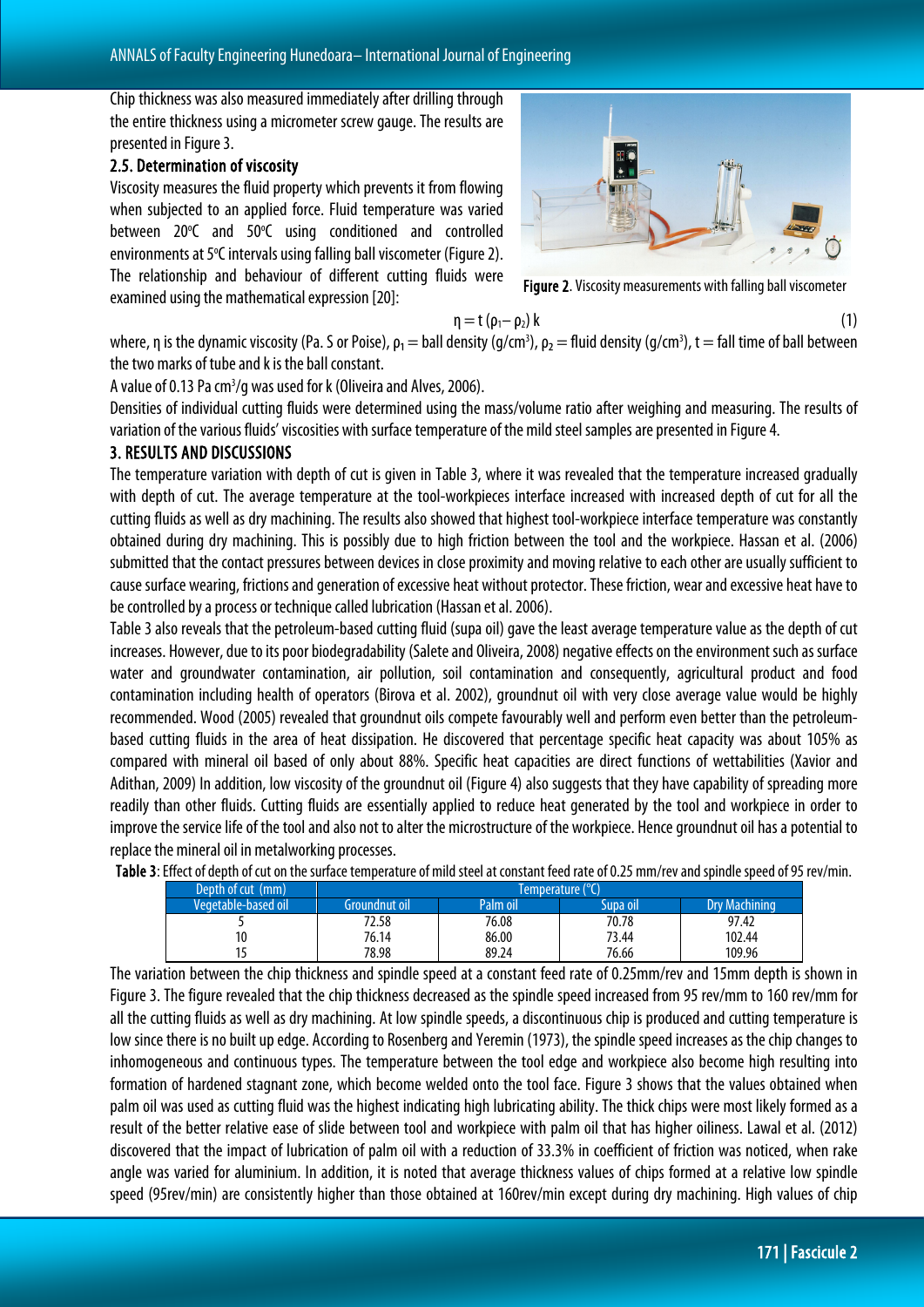thickness means better rate of metal removal and this is desirable to complete machining at a lesser time (Oliveira and Alves, 2006). Lowest chip thickness was obtained in dry machining due to high friction. Thus, cutting fluids greatly influence the size of chips that are formed during any metal working process. The low thickness of dry machined samples may be due to ease of fracturing as a result of striking of the chips with the workpiece. Although, this may be advantageous if the target is to obtain chips that would not tangle with cutting tool. However, balance has to be made to choose between quick machining and operator safety (Kaminski and Alvelid, 2000)





The variation of the different cutting fluids viscosity with temperature is given in Figure 4. As shown in the Figure, machining with groundnut oil gave lowest average viscosity value, which is slightly lower than the value obtained with conventional petroleumbased oil. High viscosity value denotes the ability of the cutting fluid to prevent metal to metal (wear) contact, while low value may determine its ability for heat dissipation (Adejuyigbe and Ayodeji, 2000). Thus, groundnut oil will be more suitable in machining operation in order to prevent workpiece-tool wear which is highly desirable. Salate and Joao (2008) reported that high lubricating ability is a direct function of high viscosity. In addition, Abou-El-Hossein (2008) observed that the viscosity value of groundnut oil at 38°C is 228 Pa.sec which is reasonably close and in agreement with the result in the current study.





Effect of spindle speed on the temperature of the workpiece at constant feed rate of 0.25rev/mm and depth of cut of 15 mm is shown in Figure 5. The curves showed that the temperature at the tool-workpiece gradually increase with increased spindle speed indicating that more heat is generated at the higher spindle speed. Although, at the initial stage up to spindle speed of 125 rev/min, the temperature variation remain relatively constant possibly due to the cooling effect of the cutting fluids. Thus, optimum machining that will improve the tool service life and better workpiece surface finish can be best obtained at lower cutting parameters such as low spindle speed, feed rates and depth of cut with appropriate cutting fluid. This observation is in agreement with the results of Ojolo et al., (2008), Norrby (2003), Sreejith and Ngoi (2000), which revealed that using lowest machining parameters in conjunction with appropriate cutting fluids, will improve the tool service.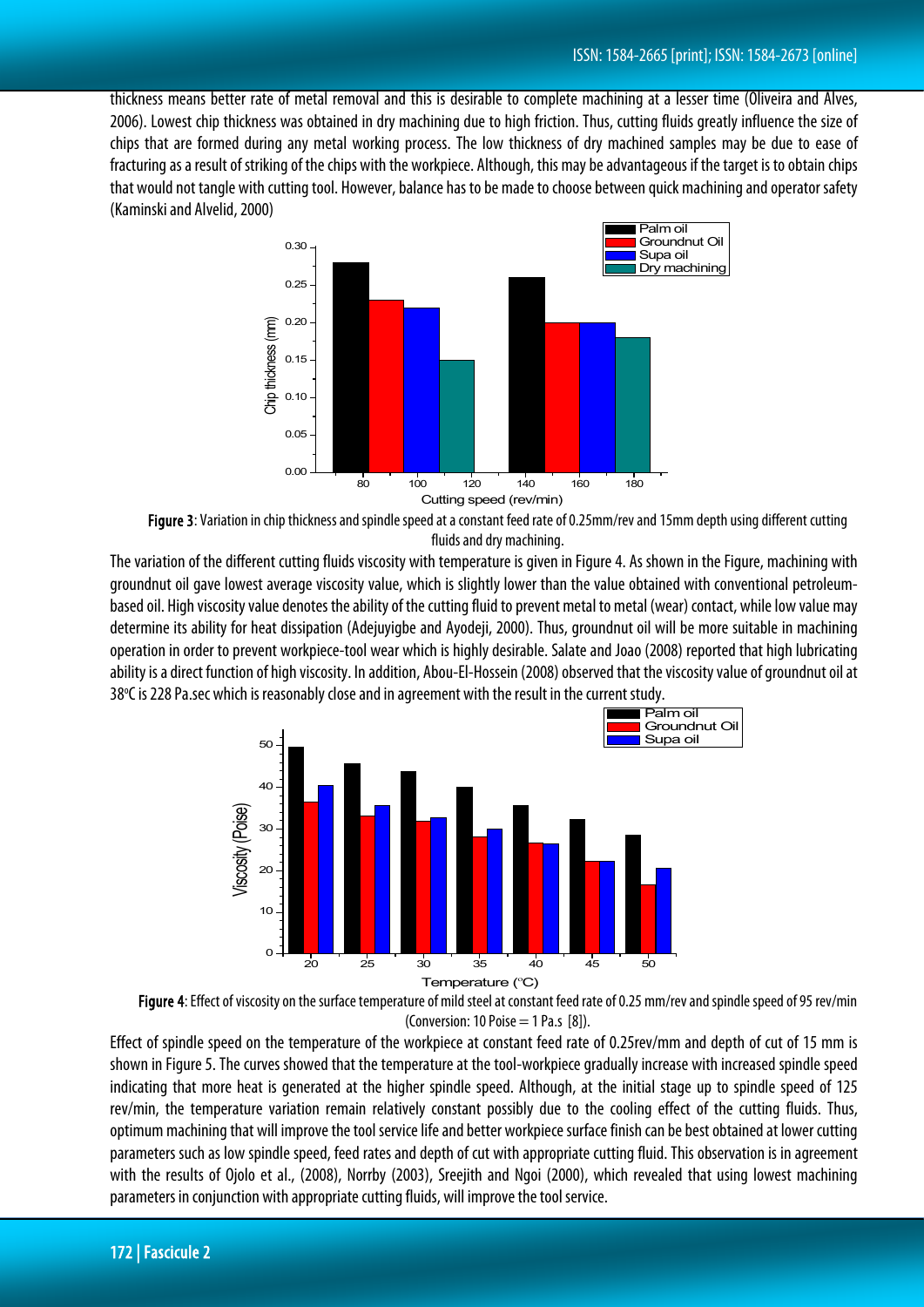Temperature at the workpiece-tool interface is higher when cutting fluid is not applied, that is, in dry machining, compared with when cutting fluids were applied. The temperature variation is lowest with the application of groundnut based vegetable oil. This was closely followed by petroleum based "supa" oil temperature with palm oil based cutting fluid giving highest temperature value at all the spindle speeds. Salete et al. (2008) attributed this phenomenon to the difference in the cutting fluids wettabilities. It can be thus be inferred from the results that groundnut oil-based cutting fluid has better wettability, which is very close to that of the petroleum-based "supa" oil at all the investigated spindle speed. In addition, groundnut oil-based cutting fluid has been shown to have better thermal stability due to its higher viscosity index which makes it more fluidic at high temperature using higher spindle speed (Figure 4). The viscosity of the groundnut oil-based cutting fluid is more stable than that of petroleum-based lubricant as shown in Figure 4.



Figure 5: Effect of spindle speed on the workpiece temperature at constant feed rate of 0.25rev/mm and depth of cut of 15 mm.

In addition, the performance of bio-oils cutting fluids may be dependent on the workpiece material as reported by Lawal et al., (2012). Groundnut oil, they discovered, exhibited the highest reduction in cutting force when aluminum was turned at a speed of 8.25 m/min and feeds of 0.10, 0.15 and 0.20 mm/rev, respectively. Palm kernel oil had the best result when copper was turned at feed lower than 0.15 mm/rev. However, at higher feeds, groundnut oil had the best result for copper. They concluded that groundnut oil and palm kernel oils were effective in reducing cutting forces to prolong tool lives. Groundnut oil competitive performances with the conventional oil may probably be due to its good viscosity even at higher temperatures.

#### 4. CONCLUSIONS

The results from this study have shown that vegetable oil-based cutting fluids have potentials to replace the non-biodegradable and toxic petroleum based cutting fluids. Groundnut oil-based cutting fluid displayed better cooling properties in terms of viscosity, lubricity and wetability that compared favourably with those of the conventional petroleum-based lubricants. The cooling property of the vegetable-based cutting fluids offers a competitive performance with that of conventional mineral-based oil, and thus can successfully replace the petroleum based cutting fluids. In addition, the results obtained in machining using palm oil as the cutting fluid also gave the highest value in chip thickness removed during drilling. These suggest that the environmentally friendly oils can perform competitively well with their 'environmentally-harmful' counterparts.

#### **References**

- [1.] Abdalla, H.S. and Patel, S: The Performance and Oxidation Stability of Sustainable Metal-working Fluid Derived From Vegetable Extracts, Proceedings of the Institution of Mechanical Engineers, Part B: Engineering Manufacturing 220: 2027-2040, 2006.
- [2.] Abou-El-Hossein, K.A.: Cutting Fluid Efficiency in End Milling of AISI 304 Stainless Steel, Journals of Industrial Lubrication & Tribology 60(3): 115-120, 2008.
- [3.] Bennion M: Introductory Foods,10th Edition. Prentice-Hall Inc., Upper Saddle River, New Jersey, USA. 1995
- [4.] Birova, A; Pavloviova, A. and Cvengro J: Lubricating oils based on chemically modified vegetable oils, Journal of Synthetic Lubrication (18):291, 2002.
- [5.] Byers, J.P., 'Metal Working Fluids', 1st Edition, CRC, USA, 1994.
- [6.] Erhan S; Gruschow J. and Smith M: Oil Seed Technologies to Decrease Petroleum Dependence, Summary Proceedings, Third Annual World Congress on Industrial Biotechnology and Bioprocessing. IO/ACS/NABC/AGRIFOOD/BIOTECanada/CIC/EuropaBio. 2006.
- [7.] Hassan, A.B.; Abolarin, M.S.; Nasir, A. and Ratchel, U.:'Investigation on the use of palm olein as lubrication oil, Leonardo Electronic Journal of Practices and Technologies 5(8): 1-8, January-June, 2006.
- [8.] Honary L.A.T.: Biodegradable / Biobased Lubricants and Greases, Machinery Lubrication Magazine Issue Number 200109 Noria Corporation, 2004. www.oilmaintenance.com
- [9.] Adegbuyi, P.A.O.; Lawal, G. I.; Oluseye, O. and Odunaiya, G.: 'Analysing the effect of Cutting Fluids on the Mechanical Properties of Mild Steel in a Turning Operation', American Journal of Scientific and Industrial Research, 2(1), 1-10, 2011.
- [10.] Adejuyigbe, S.B. and Ayodeji, S.P.; Soya bean Oil as an Alternative to Soluble Oil in Machining a Mild Steel Material, Nigeria Journal of Pure and Applied Physics, 1, 18-24, 2000.